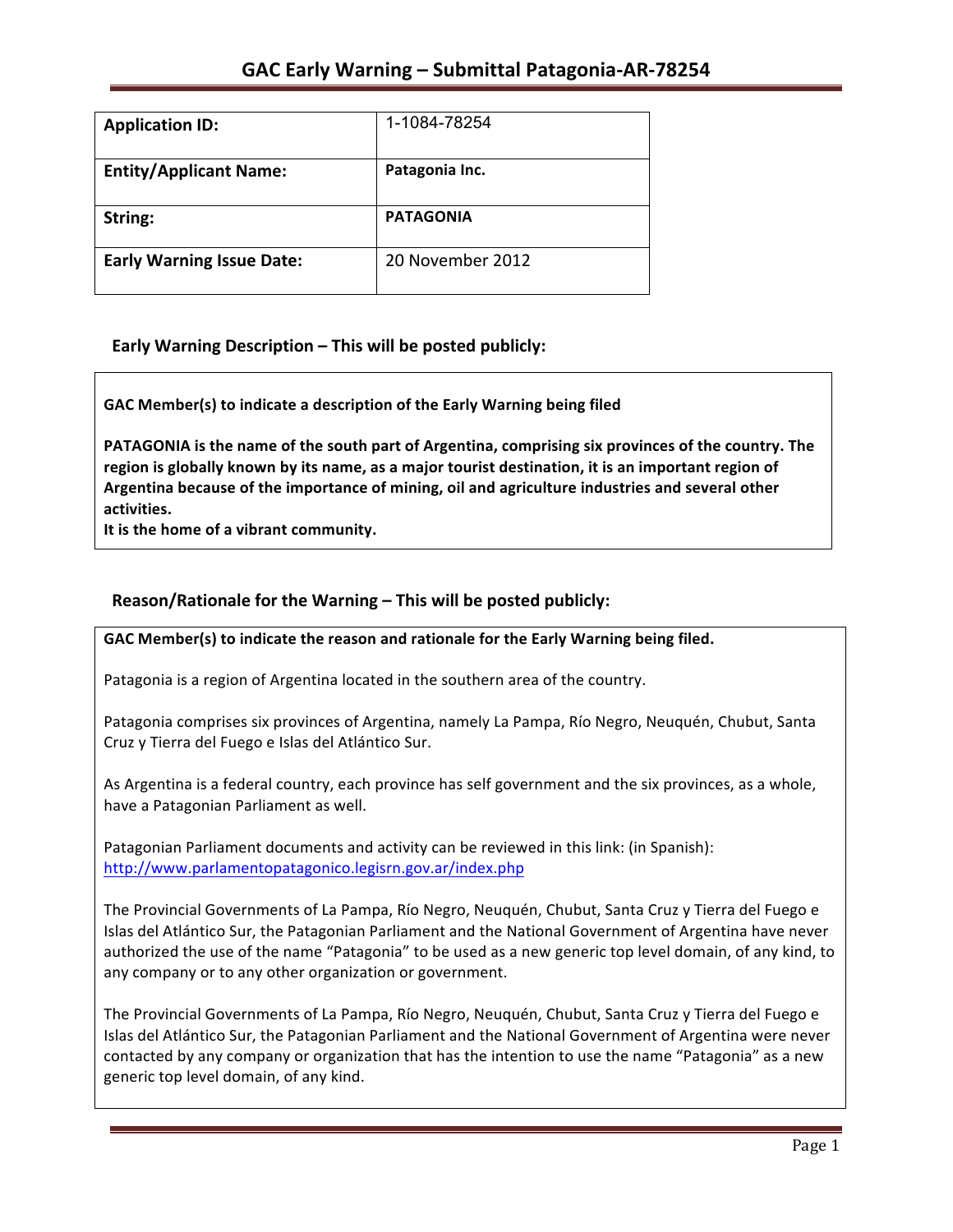Argentina rejects the .patagonia request for a new genetic top level domain, as it is shown in the list of New gTLD Applied for Stings. Patagonia is well known by the beauty of its landscapes, it is a relevant region for the country's economy because it has oil, fishing, mining and agriculture resources. It is also a region with a vibrant local community and it is a major tourist destination.

Patagonia is the homeland of a local community that belongs to several immigrations coming from countries as diverse as Wales, Italy, Spain, Japan, as well as natives from the land.

Patagonia is also a region of high interest related to paleontology and fossil reservoirs.

Patagonia is already present in antiques maps from the region, as it can be seen in this one from 1732: Collection: David Rumsey Historical Map Collection Author: Moll, Herman, d. 1732 Date: 1736 http://www.davidrumsey.com/luna/servlet/detail/RUMSEY~8~1~3769~430105:A-map-of-Chili,- Patagonia,-La-Plata?sort=Pub\_Date%2CPub\_List\_No%2CSeries\_No

Further details, maps and information about Patagonia can be found at: **http://www.patagonia.gov.ar/**

## **Possible Remediation steps for Applicant – This will be posted publicly:**

GAC Member(s) to identify possible remediation steps to be taken by the applicant The applicant should withdraw their application based on the information provided above

# Further Notes from GAC Member(s) (Optional) – This will be posted publicly:

Patagonia is a region of Argentina located in the southern area of the country.

Patagonia comprises six provinces of Argentina, namely La Pampa, Río Negro, Neuquén, Chubut, Santa Cruz y Tierra del Fuego e Islas del Atlántico Sur.

As Argentina is a federal country, each province has self government and the six provinces, as a whole, have a Patagonian Parliament as well.

Patagonian Parliament documents and activity can be reviewed in this link: (in Spanish): http://www.parlamentopatagonico.legisrn.gov.ar/index.php

The Provincial Governments of La Pampa, Río Negro, Neuquén, Chubut, Santa Cruz y Tierra del Fuego e Islas del Atlántico Sur, the Patagonian Parliament and the National Government of Argentina have never authorized the use of the name "Patagonia" to be used as a new generic top level domain, of any kind to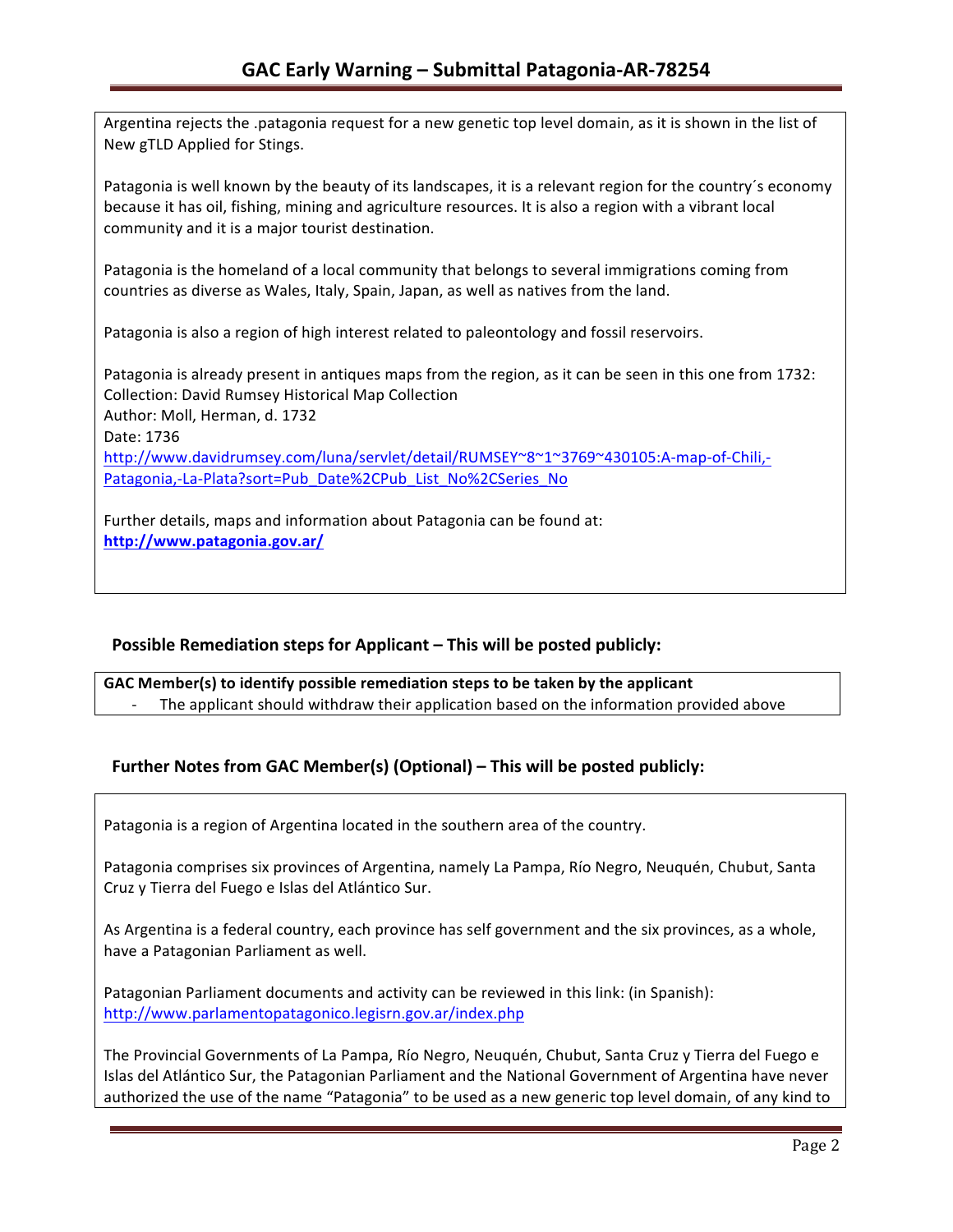any company or to any other organization or government.

The Provincial Governments of La Pampa, Río Negro, Neuquén, Chubut, Santa Cruz y Tierra del Fuego e Islas del Atlántico Sur, the Patagonian Parliament and the National Government of Argentina were never contacted by any company or organization that has the intention to use the name "Patagonia" as a new generic top level domain, of any kind.

Argentina rejects the .patagonia request for a new genetic top level domain, as it is shown in the list of New gTLD Applied for Stings.

Patagonia is well known by the beauty of its landscapes, it is a relevant region for the country's economy because it has oil, fishing, mining and agriculture resources. It is also a region with a vibrant local community and it is a major tourist destination.

Patagonia is the homeland of a local community that belongs to several immigrations coming from countries as diverse as Wales, Italy, Spain, Japan, as well as natives from the land.

Patagonia is also a region of high interest related to paleontology and fossil reservoirs.

Patagonia is already present in antiques maps from the region, as it can be seen in this one from 1732: Collection: David Rumsey Historical Map Collection Author: Moll, Herman, d. 1732 Date: 1736 http://www.davidrumsey.com/luna/servlet/detail/RUMSEY~8~1~3769~430105:A-map-of-Chili,- Patagonia,-La-Plata?sort=Pub\_Date%2CPub\_List\_No%2CSeries\_No

Further details, maps and information about Patagonia can be found at: **http://www.patagonia.gov.ar/**

## **INFORMATION FOR APPLICANTS**

## **About GAC Early Warning**